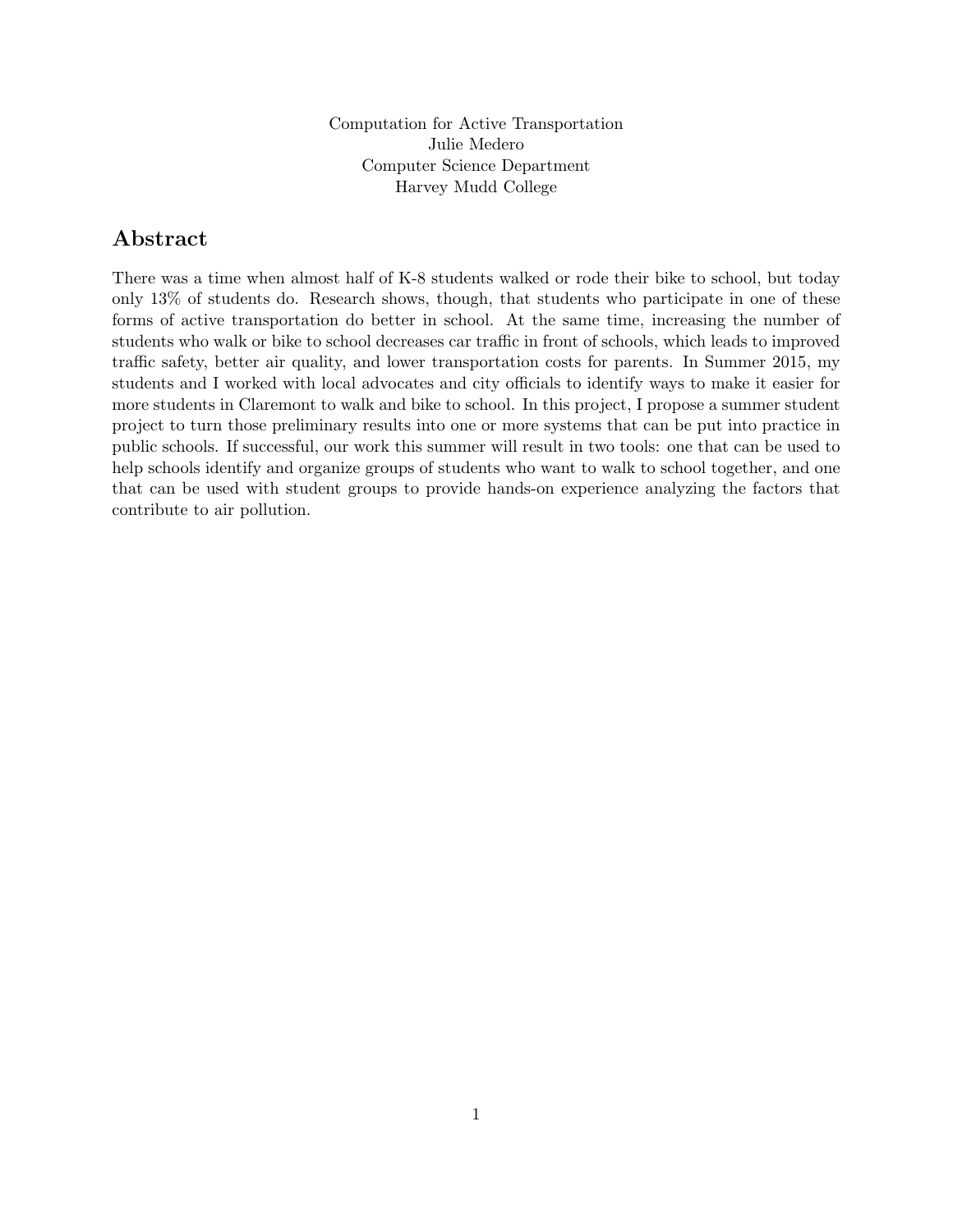## Starting Date, Duration, and Location of Proposed Research

This research will be conducted over a period of ten weeks beginning May 16, 2016 at HMC.

## Proposed Research

A generation ago nearly half of K-8th grade students walked or biked to school; today the national average is just thirteen percent [2]. Some school districts rely heavily on school buses to transport students. Bus transportation costs districts nearly a thousand dollars per student per year [4]. Other districts, including Claremont Unified School District, do not provide school buses except in the case of students with disabilities; in those districts, the vast majority of students travel to and from school in private automobiles, passing the cost of transportation to families. The resulting traffic contributes to morning traffic congestion, which in turn contributes to more dangerous streets and decreased air quality.

Increasing the number of children who walk or bike to school has benefits in terms of health (active transportation options like walking or biking give students a built-in opportunity for physical activity), cost (either in terms of district expense for school buses or in terms of family expense for private vehicle trips), safety (fewer cars in front of schools means fewer opportunities for pedestrianvehicle collisions) and environmental quality (as a result of decreased vehicle emissions). Programs that have attempted to increase the number of students who use these active transportation options have identified several specific parental concerns that must be addressed before students are likely to walk or bike to school. In particular, parents report transportation decisions being most strongly affected by their concerns for safety and convenience [3]. Safety concerns have been addressed in some cities with walking school buses, in which groups of students walk together with one or more adults [6]. In most schools, these programs are small and volunteer-driven. Groups of parents coordinate to identify a convenient location for their children to meet, and then the parents take turns walking the children to school in the morning [5].

Last year, I worked with two students on my Computing for Active Transporation project. They worked on two tasks, and this proposal aims to extend both of them.

#### Walking School Bus Routing

My Rasmussen Scholar from last year, Alyssa Kubota, focused on exploring routing algorithms for identifying groups of students who should walk to school togther, and for finding the best meeting spot for those students. She considered several different ways that student routes could be determined. For example, one of her models minimized the total distance that each student would have to walk, including the distance from their home to the meeting point as well as the distance from the meeting point to the school. Another model considered the driving time for parents who wanted to drop their children off at a meeting point, on their way to the freeway, under the hypothesis that this might provide the most accurate quantification of parents' perceptions of the convenience of a walking school bus program. Alyssa then provided a careful analysis of the trade-offs between the different models.

This summer, I would like to work with a student to develop an interface based on Alyssa's routing work. We will work with parents, teachers, and administrators from Claremont Unified School District to find the best way to bring Alyssa's theory into a working system, with the goal of deploying the system in at least one school in the fall of 2016.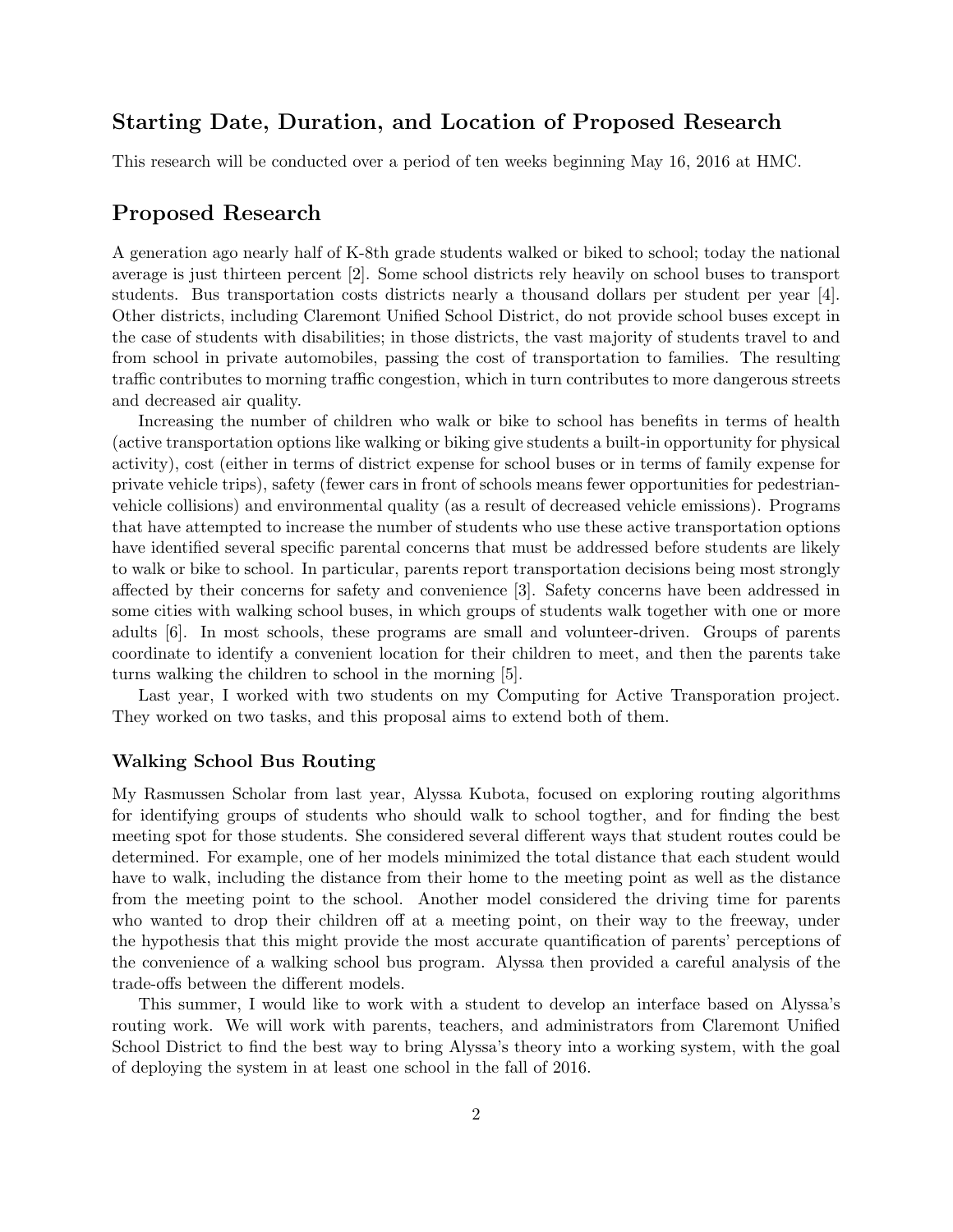#### Air Quality Sensor for School Science Projects

The other student I hired for the active transporation project last summer followed open-source plans to develop an Arduino-based air quality sensor. He was able to develop a working prototype with some of the air quality sensors, but was not able to get the last couple of sensors working. This summer, I would like to work with a student to review the plans and make changes so that the sensor is more reliable, and easier to build. Then we will begin work on a mobile application that can interact with the air quality sensor. Our eventual goal is to build a system that will allow school groups to define and run their own experiments related to air quality. For example, a class might ask questions like: \* How does location (e.g. near Foothill compared to several blocks away) affect air quality? \* How does time of day affect air quality in front of our school? \* How does day of the week affect air quality in front of our school?

Our hope is that by getting students to think about these questions, we will also be able to get them to think about ways that their own transportation choices might affect the quality of the air in their environment.

#### Summer 2016

This summer, I would like to hire two student researchers to continue the work started in 2015. I am seeking funding for one of those students through this proposal, with the second student being supported through my start-up fund. I have advertised this position on a funding-contingent basis through the computer science department's summer research application, and already have a number of interested students. I plan to interview interested students in the coming weeks.

### Significance of the Project for Environmental Quality

Despite strict standards for air quality, the Los Angeles area to continues to struggle to reduce the rate of ozone and particulates in the air. In 2014, the city ranked in the top five cities in the country for rates of both types of pollution [1]. One of the major sources of air pollution is private automobiles, which emit pollutants and contribute to traffic congestion. In particular, this project aims to reduce traffic congestion in the areas directly surrounding schools by reducing the number of students who travel to and from school in private automobiles.

### Educational Value

Computer science students can struggle to see the direct connection of their field of study to social and environmental issues. The student who works on this project will have the opportunity to work on a technical project with a clear environmental benefit. In addition to implementing algorithms, they will get to talk with non-technical domain experts who might use the algorithms they are developing, and will gain an appreciation for the non-technical constraints on a system that is used in the real world. They may find, for example, that parents are not open to participating in a program if they perceive that it is less time efficient for them than dropping their children off at school directly, even if our models show that the walking school bus would increase the efficiency of their morning.